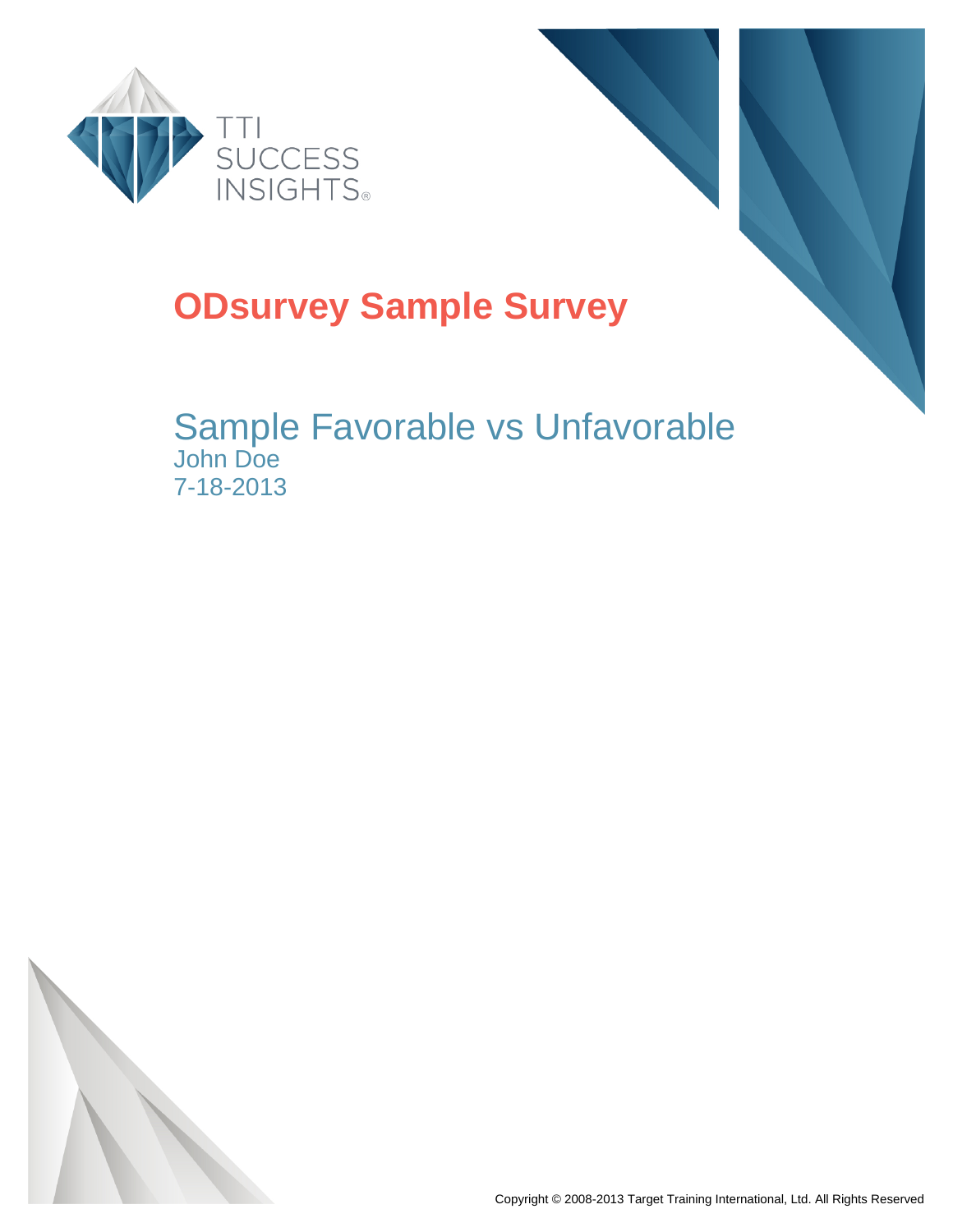



#### Favorable/Unfavorable

This report type shows the percentage of respondents who gave favorable, neutral or unfavorable responses.

Negative responses are typically associated with options like: Strongly Disagree, or Disagree.

Neutral responses are typically associated with options like: Neither Agree nor Disagree, or Neutral.

Positive responses are typically associated with options like: Strongly Agree, or Agree.

The Favorable/Unfavorable report type automatically groups answer options together to convey the overall positive, neutral or negative tone of responses. This report is very informative and offers more detail.

If an answer option has been identified as Not Applicable (N/A), those responses will be automatically excluded from the calculation of the Favorable, Neutral or Unfavorable percentages. This ensures that the percentages are based on the meaningful responses.

#### **Demographic Summary**

| З  |
|----|
| 3  |
|    |
| 3  |
| 15 |
|    |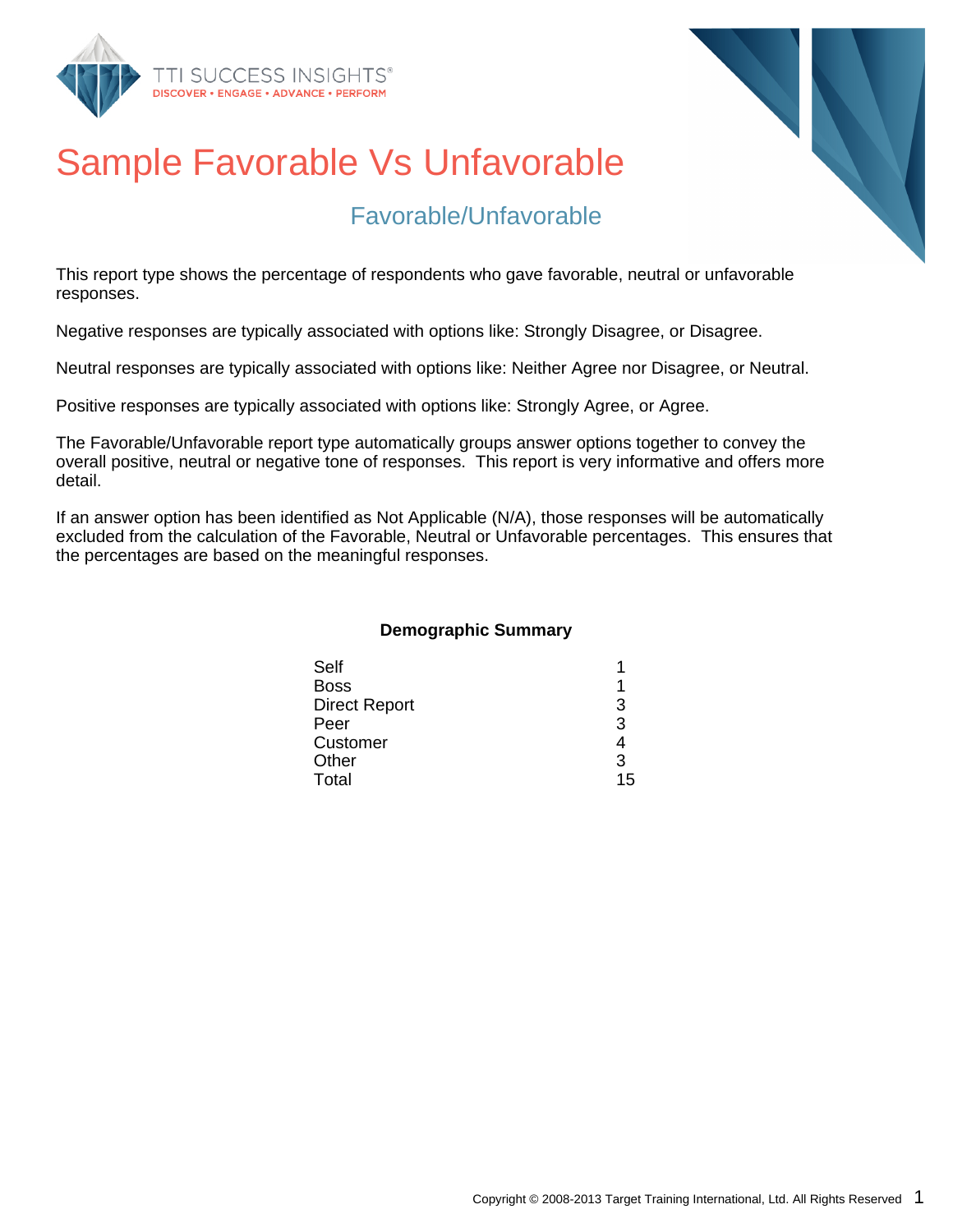



#### Top Four (4 questions)

21. Provides early warning to senior management when results are in jeopardy beyond personal/work group ability to correct.

| I Unfavorable '             | <b>Neutral</b> | $\Box$ Favorable |  |
|-----------------------------|----------------|------------------|--|
| All Respondents (15) 7% 13% |                | 80%              |  |

17. Demonstrates personal commitment and persistence in achieving goals.

| <b>La Unfavorable</b>   | $\blacksquare$ Neutral |  | <b>I</b> ⊟Favorable |  |
|-------------------------|------------------------|--|---------------------|--|
| All Respondents (15) 7% | 20%                    |  | 73%                 |  |

8. Is open to new learning and criticism without becoming defensive.

| <b>Unfavorable</b>   |     | $\blacksquare$ Neutral |  | <b>T</b> Favorable |
|----------------------|-----|------------------------|--|--------------------|
| All Respondents (15) | 13% | 13%                    |  | 73%                |

16. Assumes ownership of problems and the role of problem-solver.

| ■ Unfavorable        | $\Box$ Neutral |  |     |  | $\Box$ Favorable |
|----------------------|----------------|--|-----|--|------------------|
| All Respondents (15) | 20%'           |  | 73% |  |                  |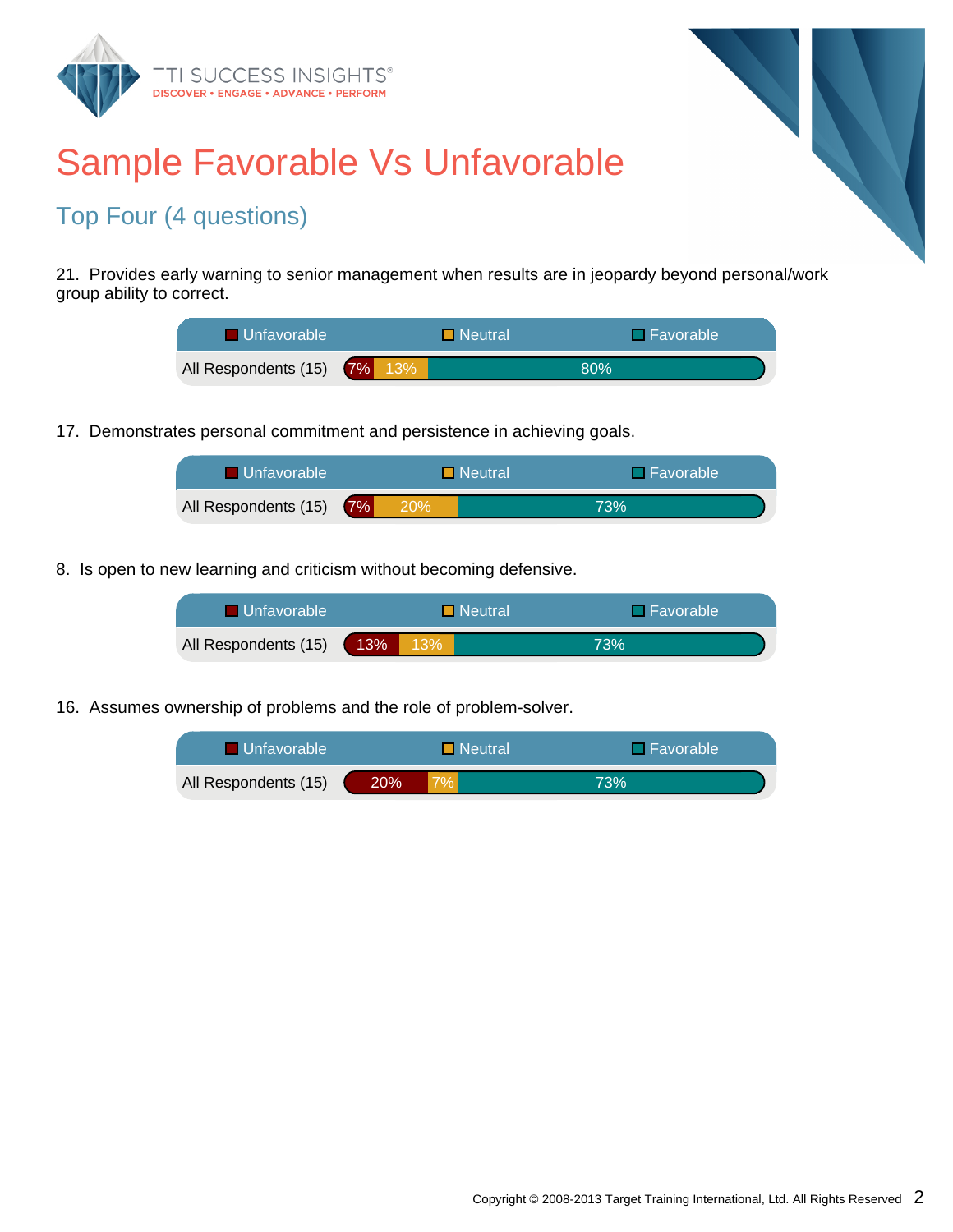



#### Bottom Four (4 questions)

28. Has a clear vision of what he/she wants to achieve.

| <b>Unfavorable</b>   |        | $\blacksquare$ Neutral | $\Box$ Favorable |
|----------------------|--------|------------------------|------------------|
| All Respondents (15) | $20\%$ | 47%                    | 33%              |

14. Acts decisively after considering input.

| <b>■ Unfavorable</b> |     | $\blacksquare$ Neutral | <b>□ Favorable</b> |
|----------------------|-----|------------------------|--------------------|
| All Respondents (15) | 20% | 47%                    | 33%                |

22. Sets clear priorities and explains interdependency of projects.

| <b>Unfavorable</b>   | $\blacksquare$ Neutral | $\Box$ Favorable |
|----------------------|------------------------|------------------|
| All Respondents (15) | 73%                    | 27%              |

23. Sets/advises on action plans that measure drivers of results and enable prompt course correction.

| <b>Unfavorable</b>   |      | <b>Neutral</b> | $\Box$ Favorable |
|----------------------|------|----------------|------------------|
| All Respondents (15) | 20%. | 53%            | 27%              |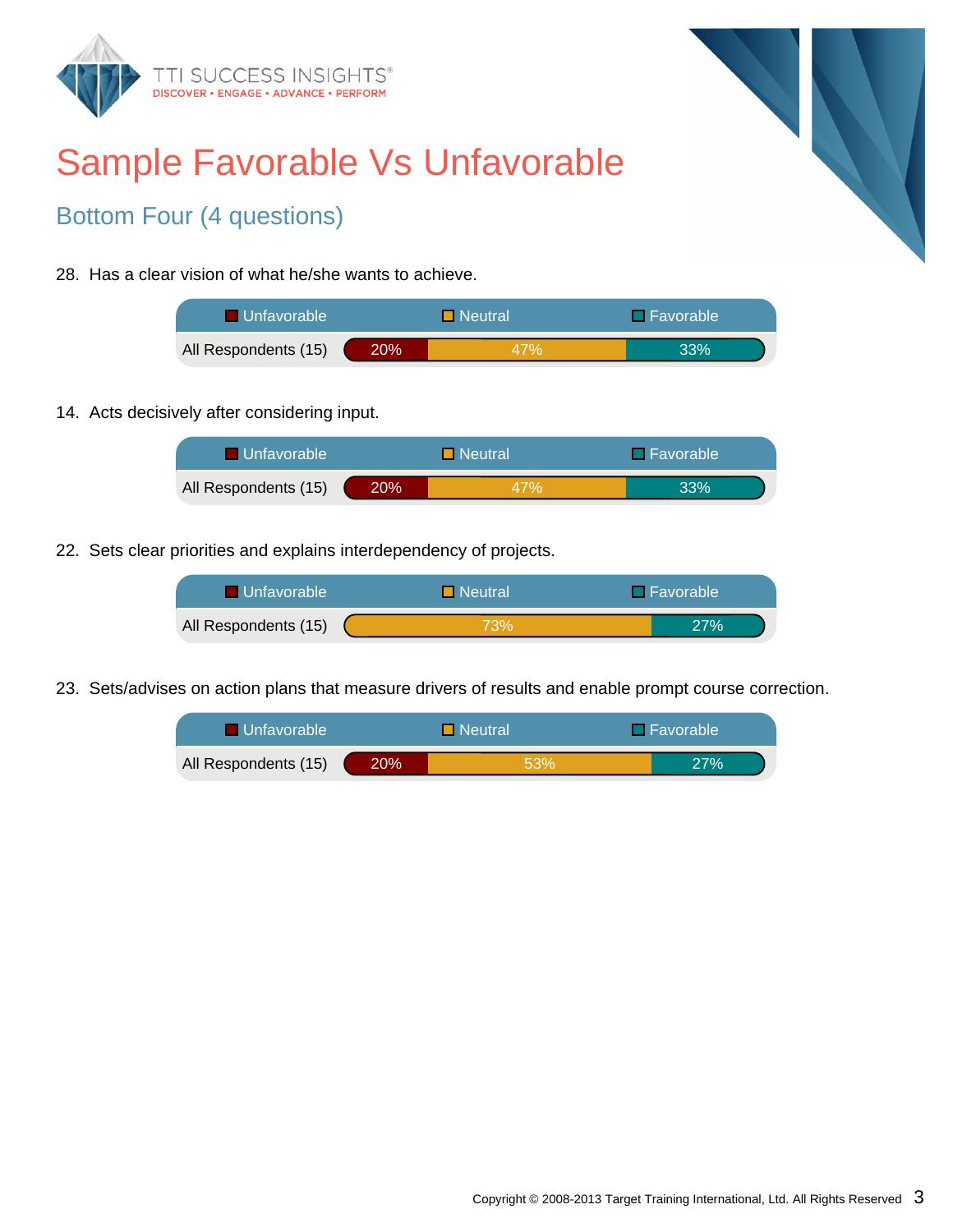



#### Self Improvement (13 questions)

#### Summary:



1. Applies new and innovative ways of doing things.

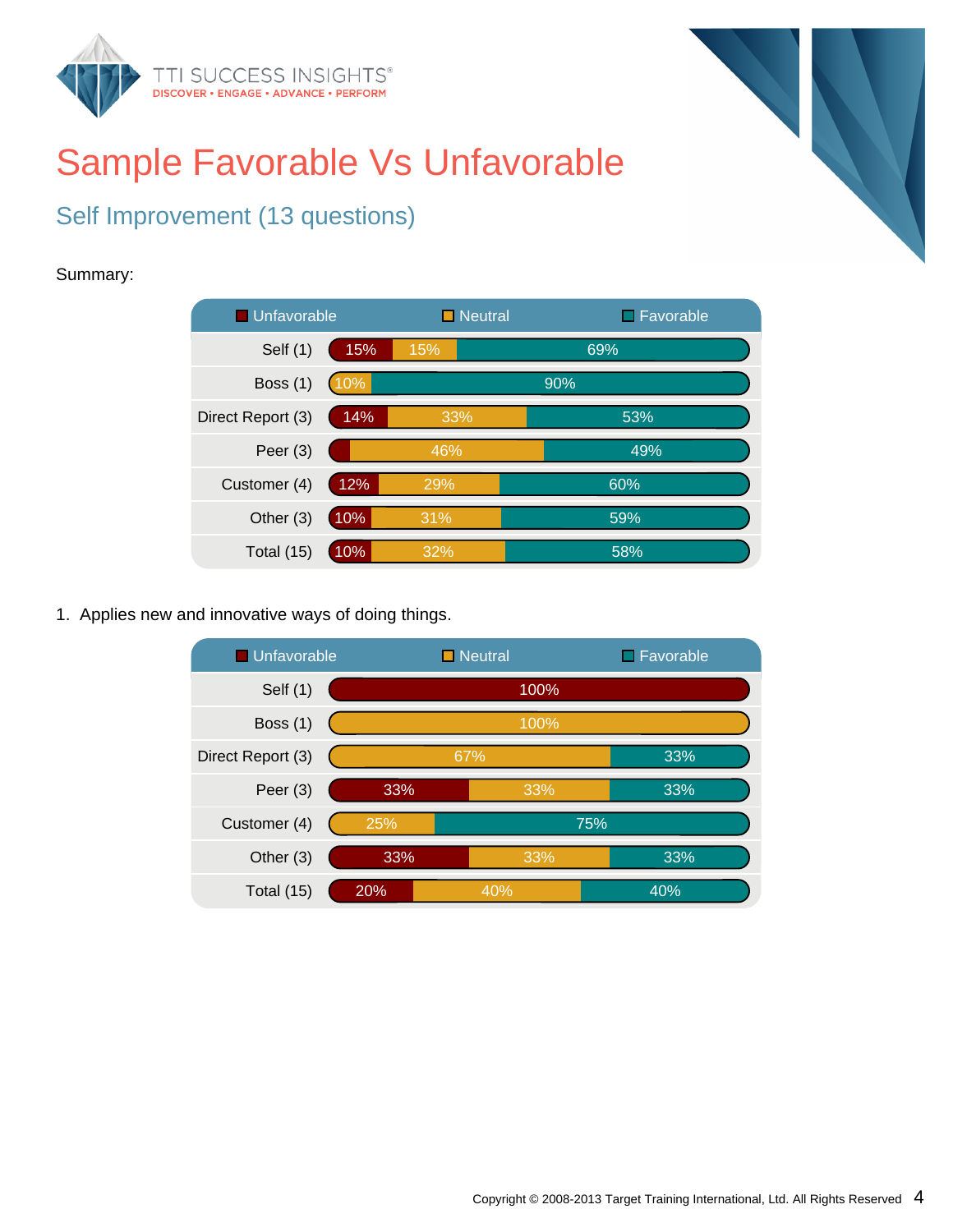

2. Applies new ways of doing things to improve effectiveness.



3. Asks people from other groups for suggestions for improvement.

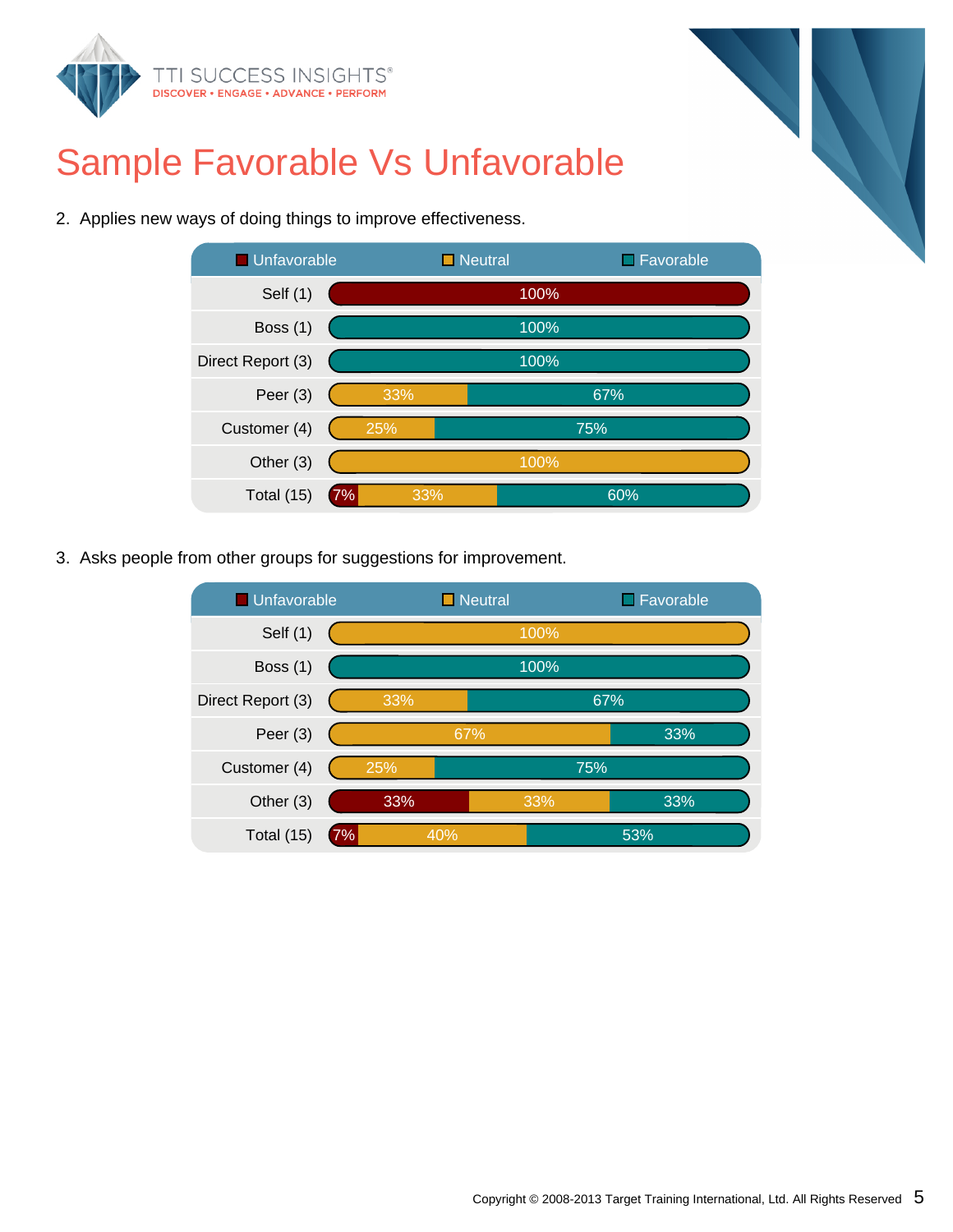



4. At the end of a project, discusses improvements to make next time with his/her team.



5. Discusses lessons learned with his/her team to improve results next time.

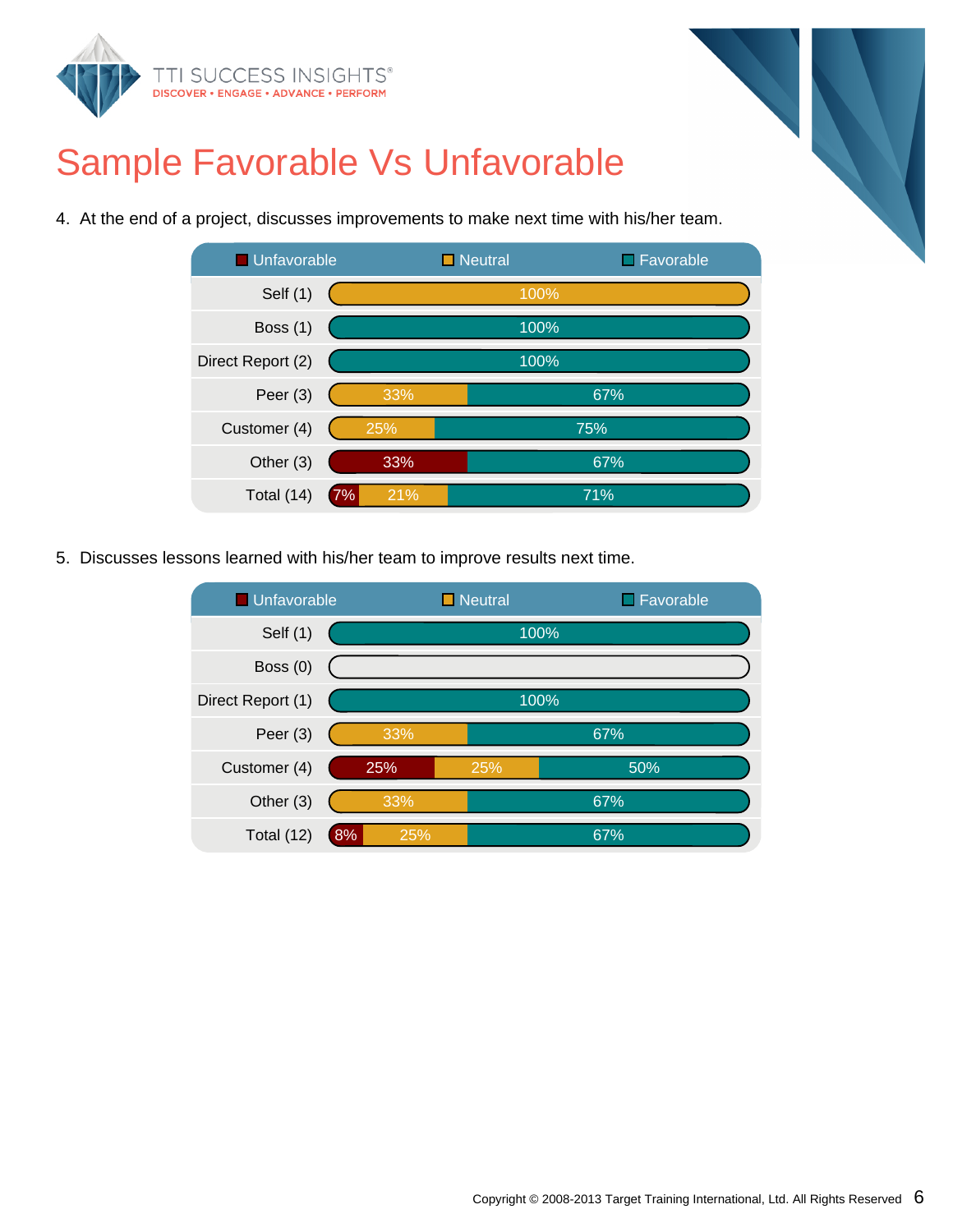



6. Is more interested in learning from problems than blaming them on others.



7. Is open to constructive criticism without becoming defensive.

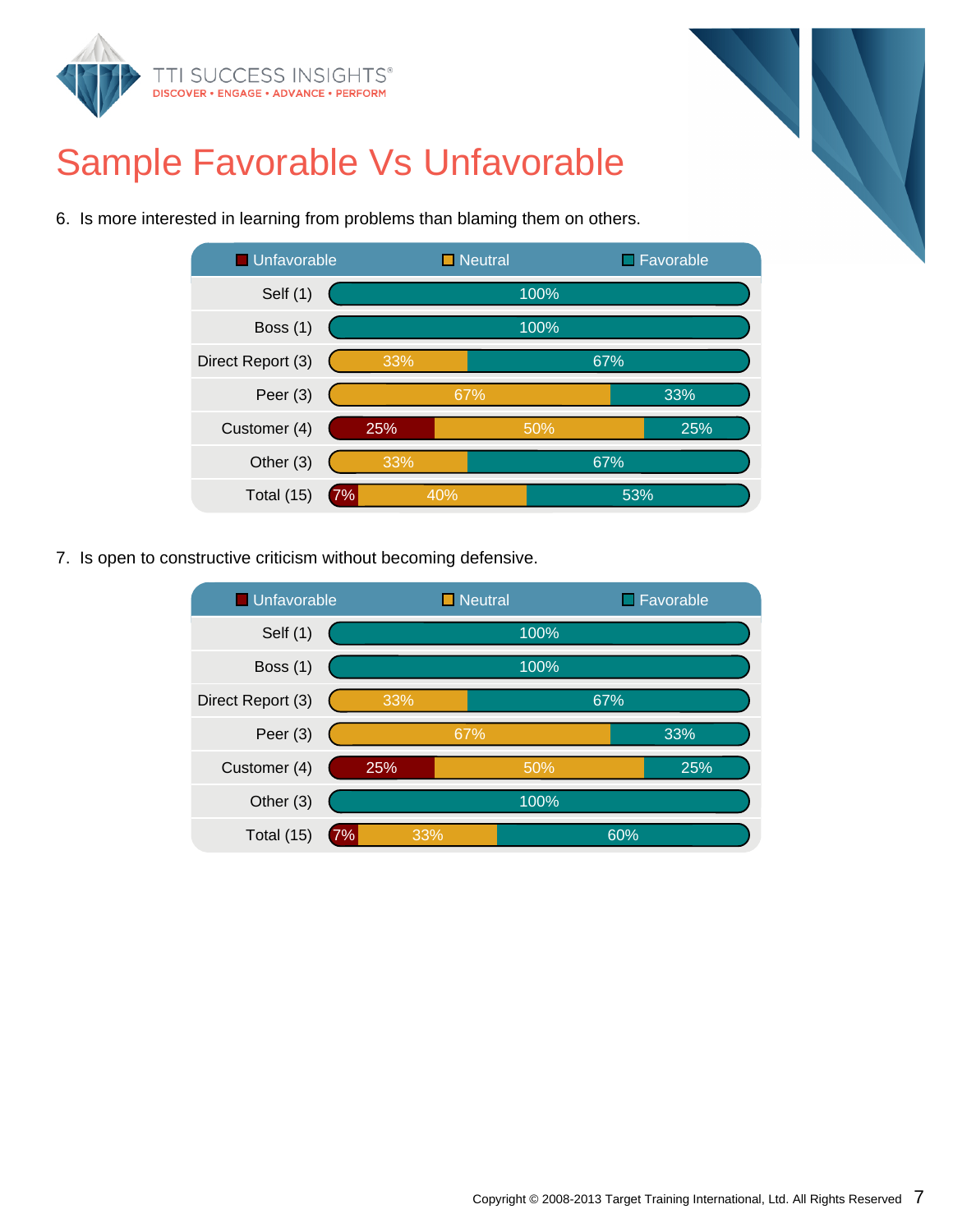

8. Is open to new learning and criticism without becoming defensive.



9. People respect this person's knowledge and experience in his/her field.

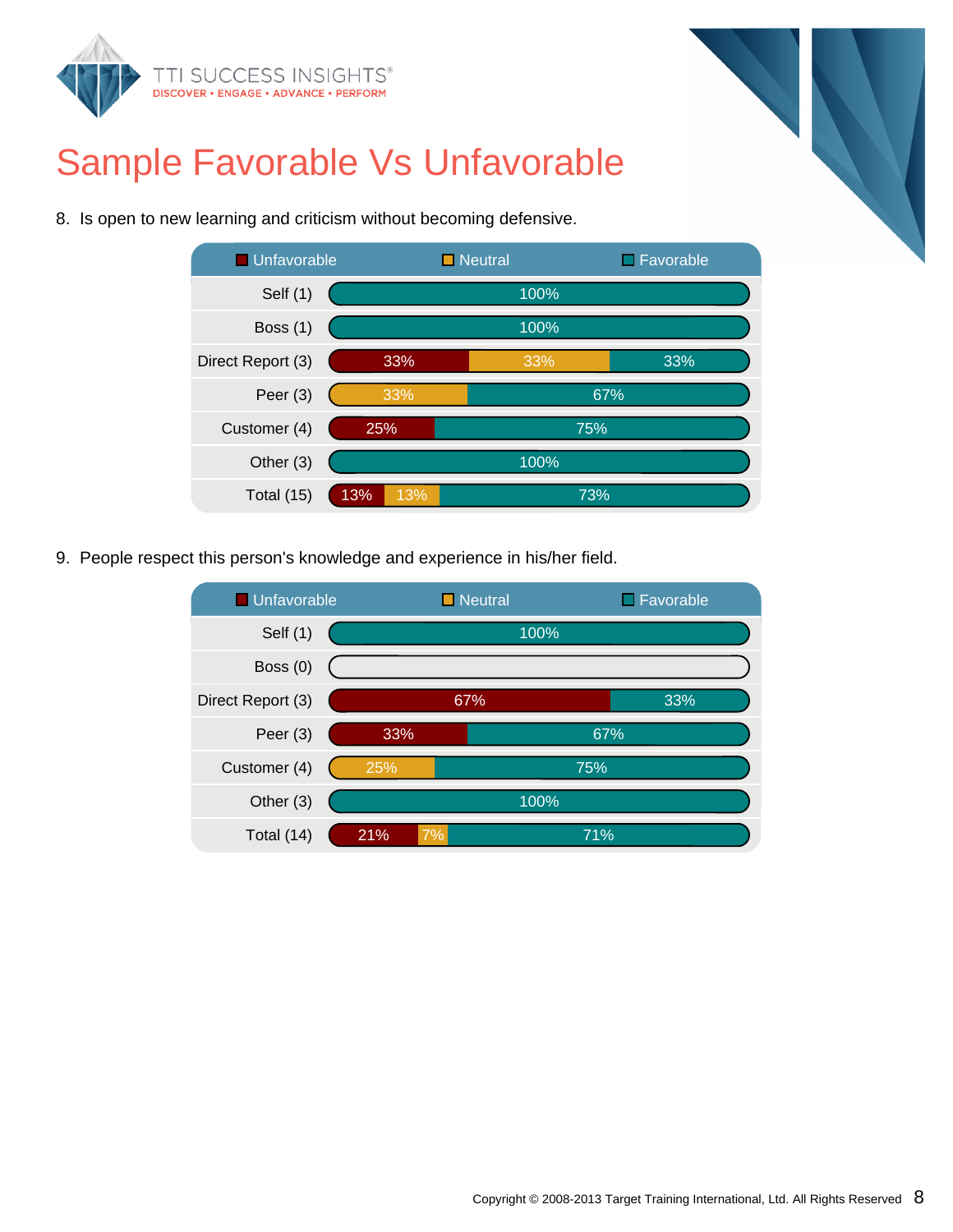

10. Stays current with latest technologies, trends and developments in his/her job.



11. Stays current with the latest technologies and developments in his/her field.

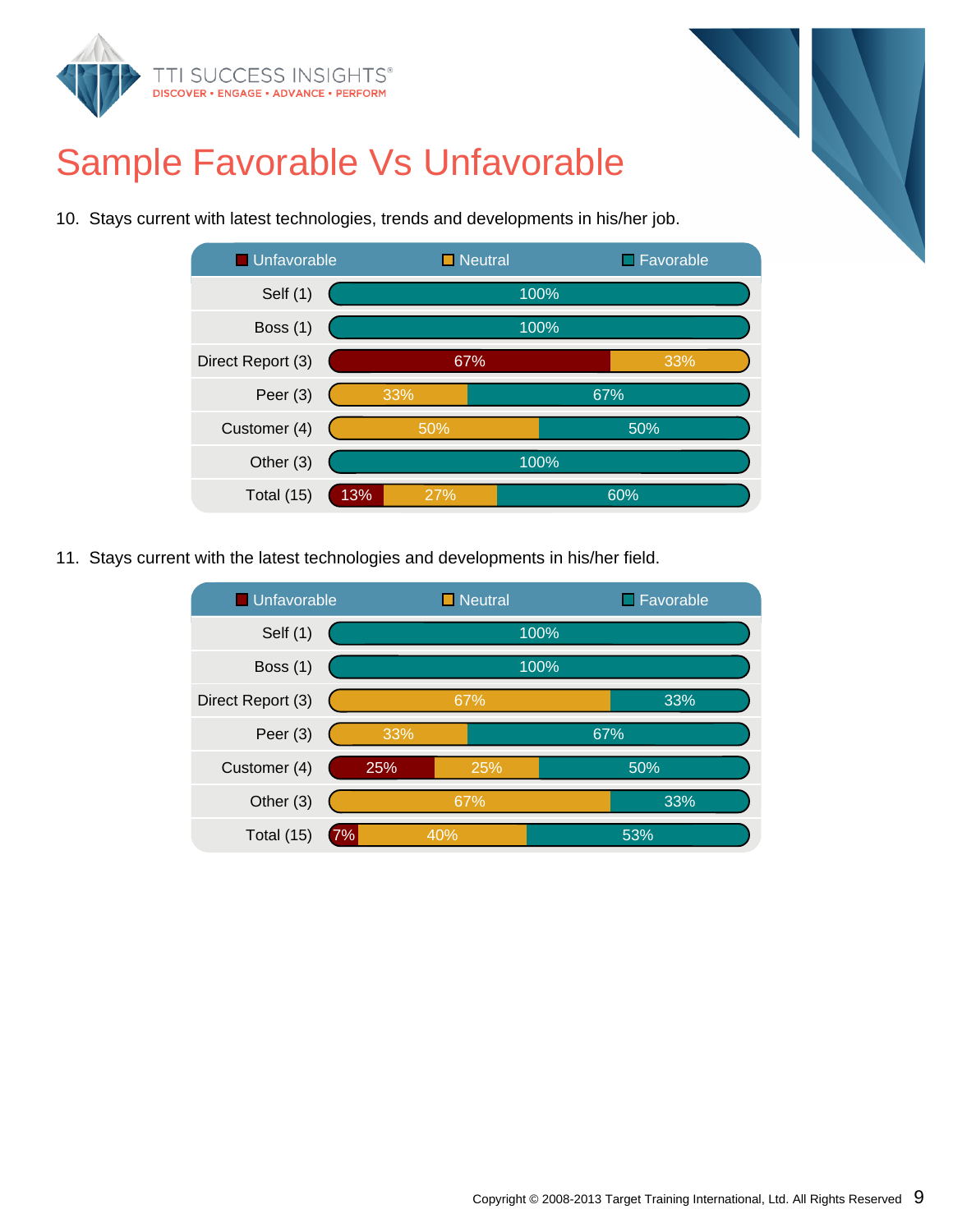



12. Talks with people from other groups to find better ways of working together.

13. When I have a tough problem, people recommend this person as an expert in his/her field.



Results Oriented (11 questions)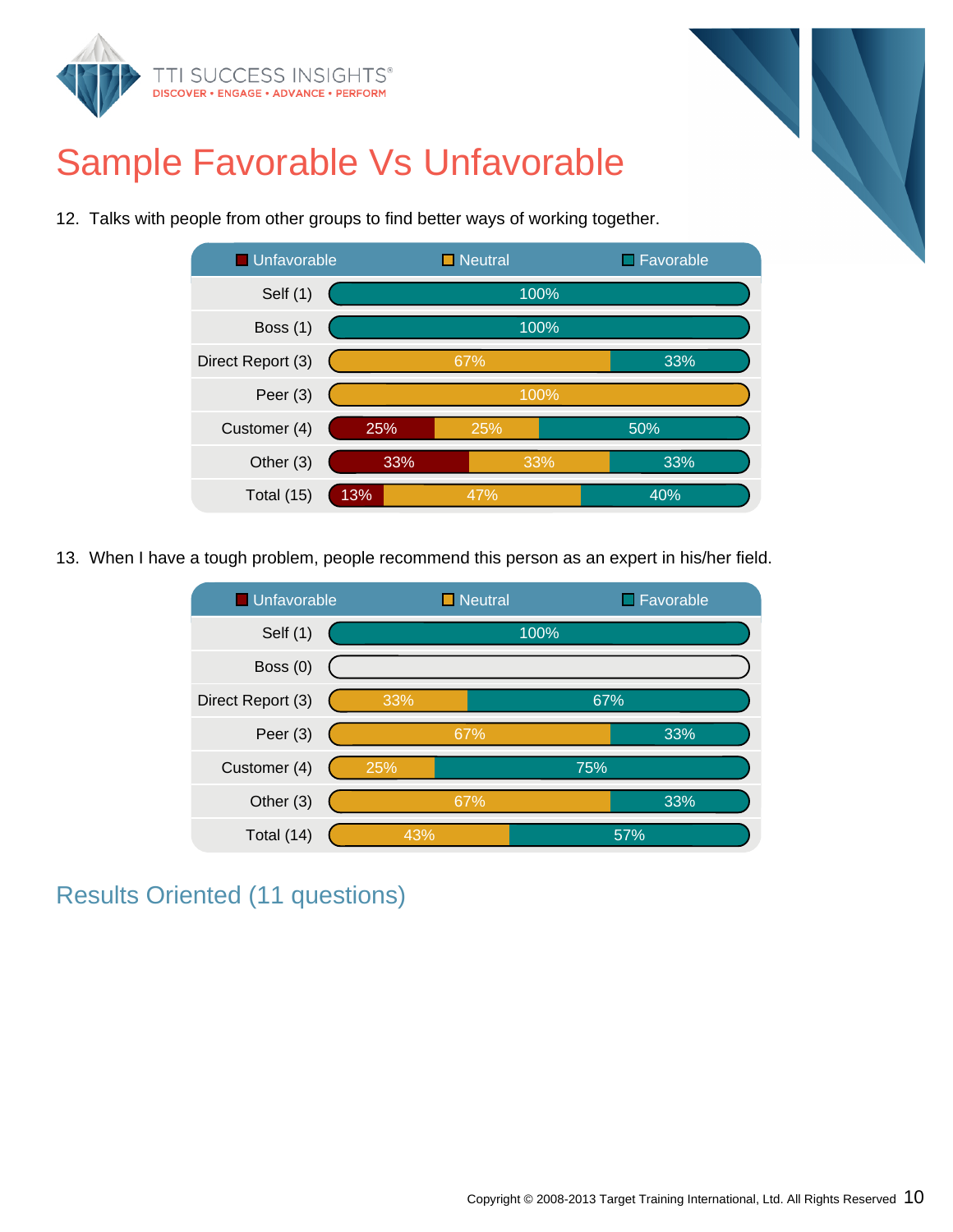

#### Summary:



14. Acts decisively after considering input.

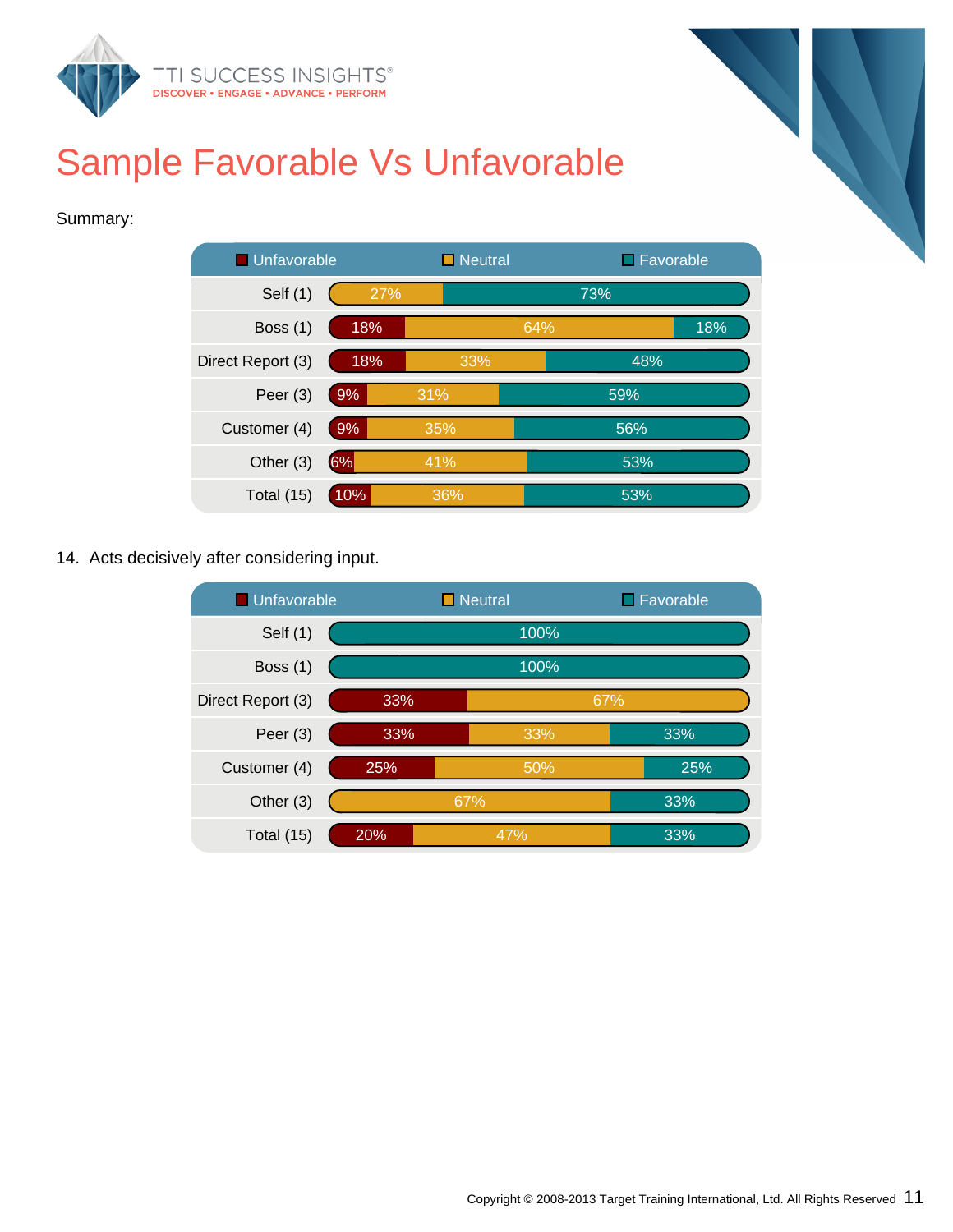



15. Anticipates and overcomes obstacles, balancing quality, budget, and timeliness.



16. Assumes ownership of problems and the role of problem-solver.

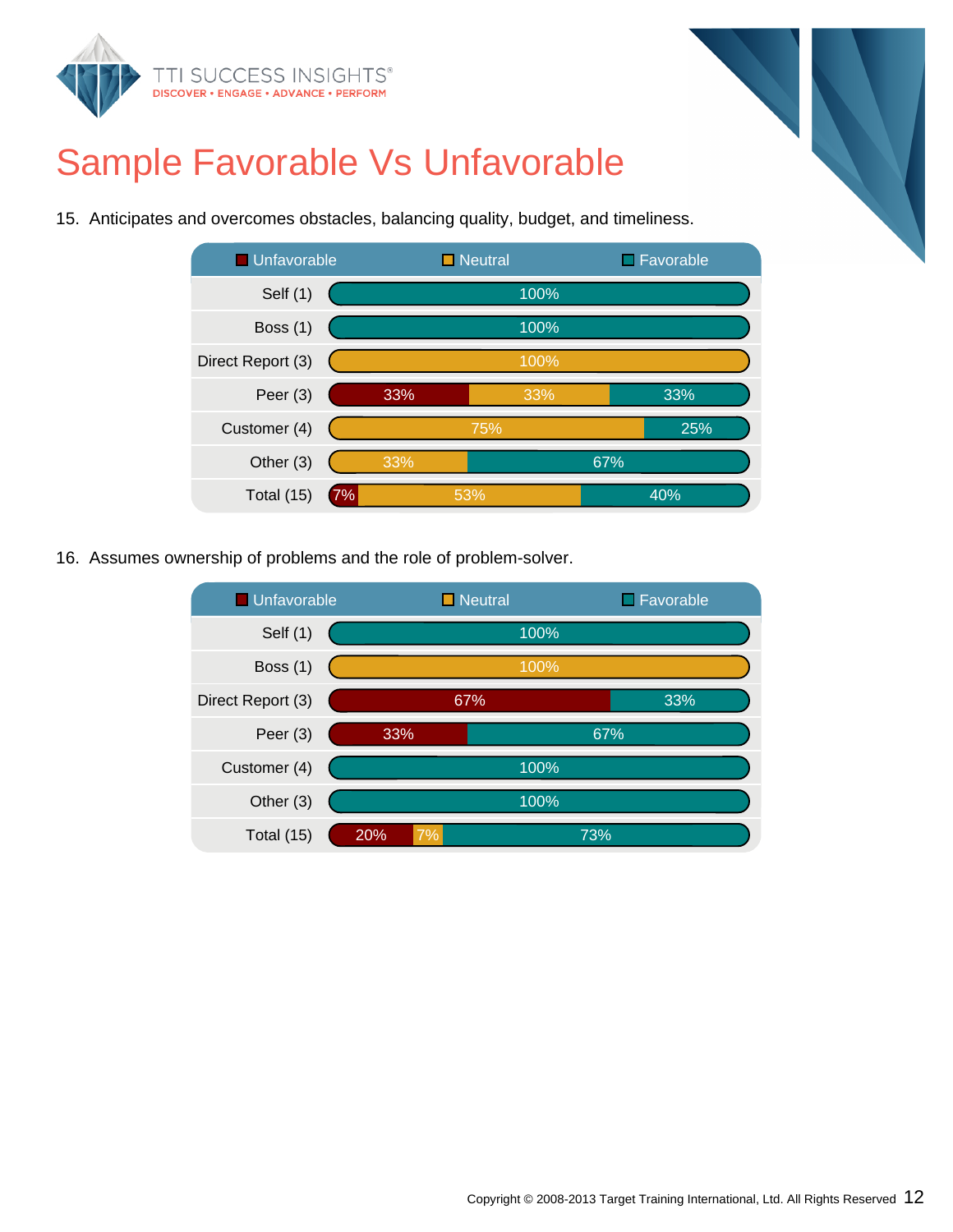





17. Demonstrates personal commitment and persistence in achieving goals.

18. Looks for ways to personally cut costs and increase productivity.

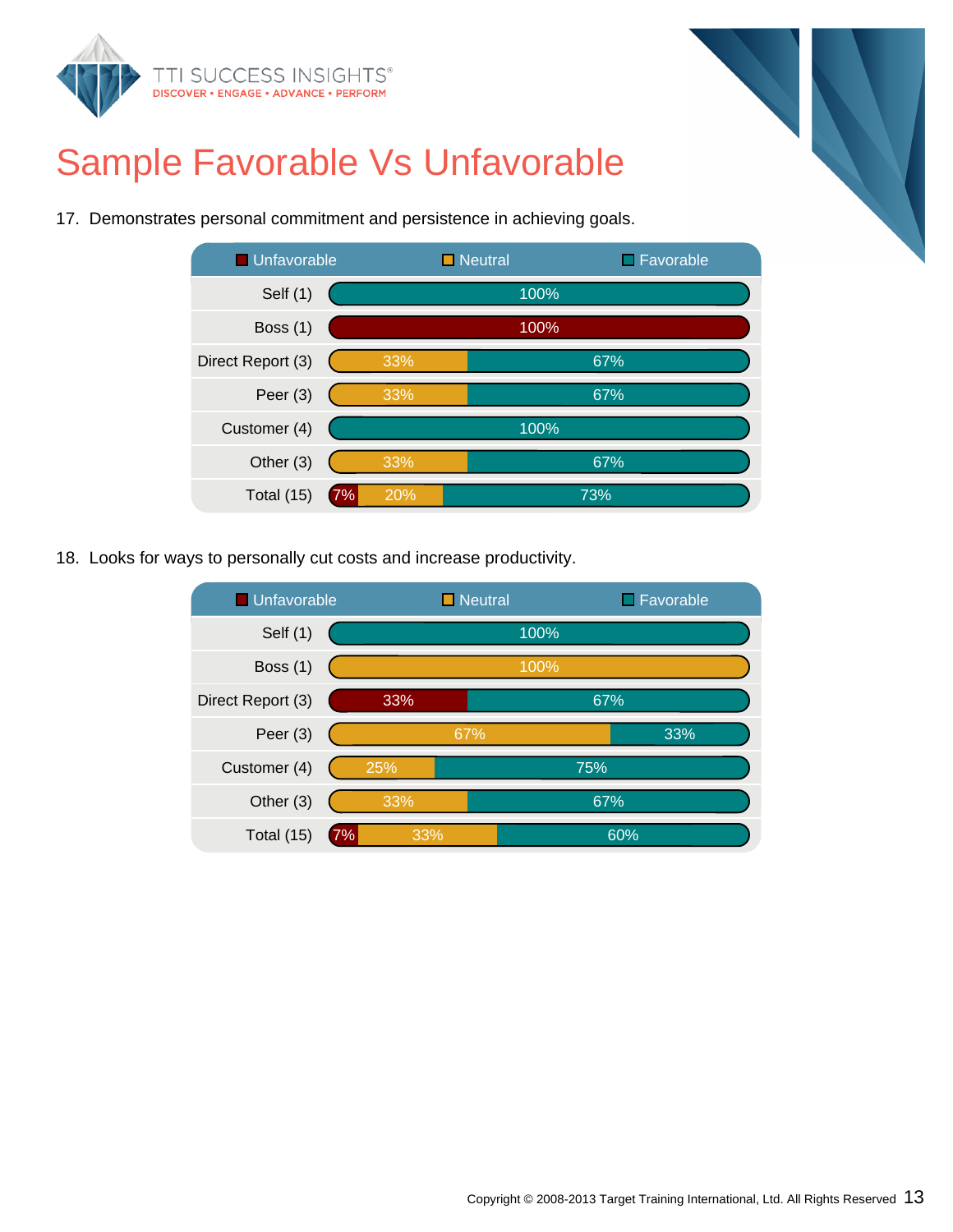



19. Makes a valuable contribution to tasks he/she is involved in.

20. Manages around/through obstacles to meet deadlines/budgets and project goals.

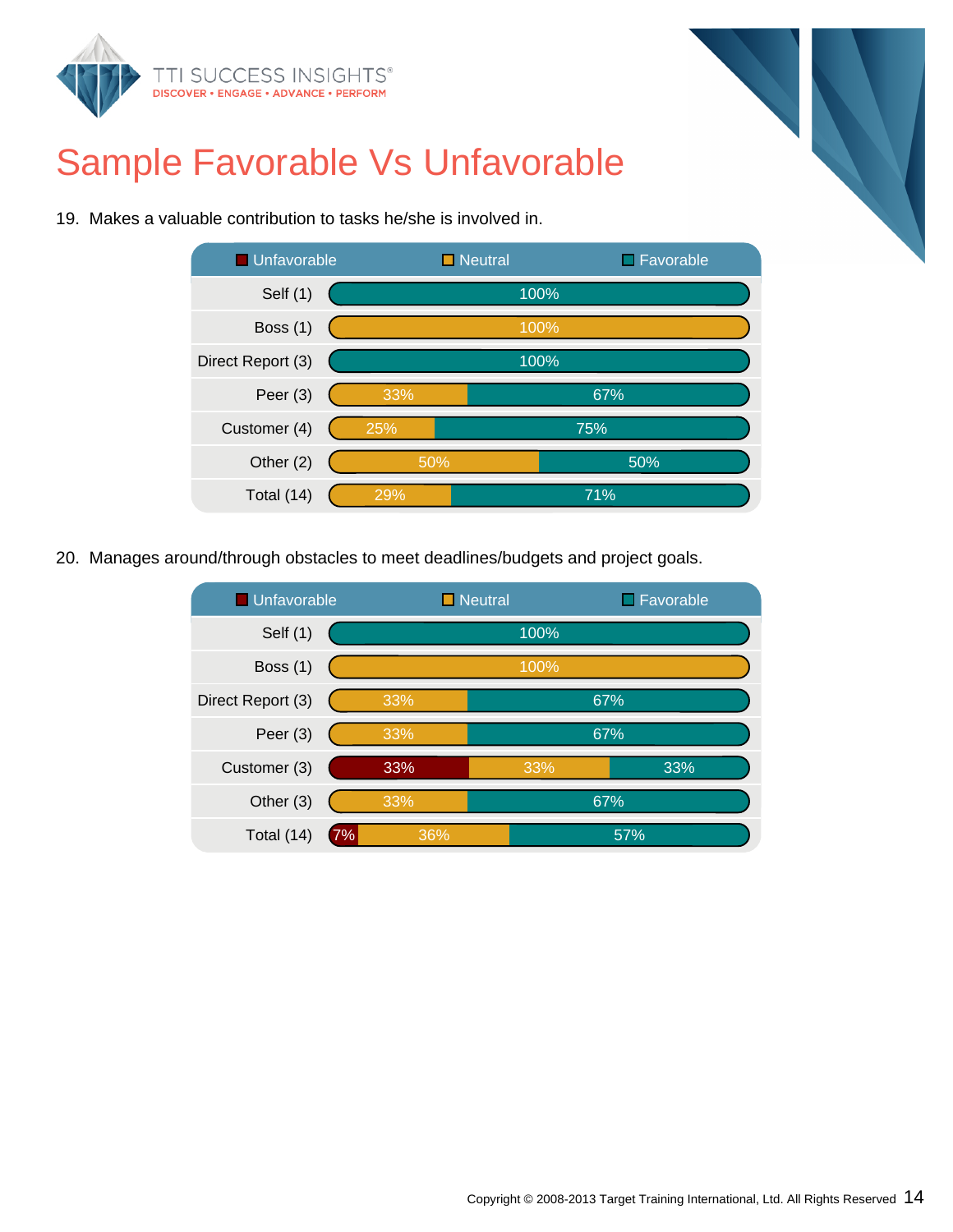

21. Provides early warning to senior management when results are in jeopardy beyond personal/work group ability to correct.



22. Sets clear priorities and explains interdependency of projects.

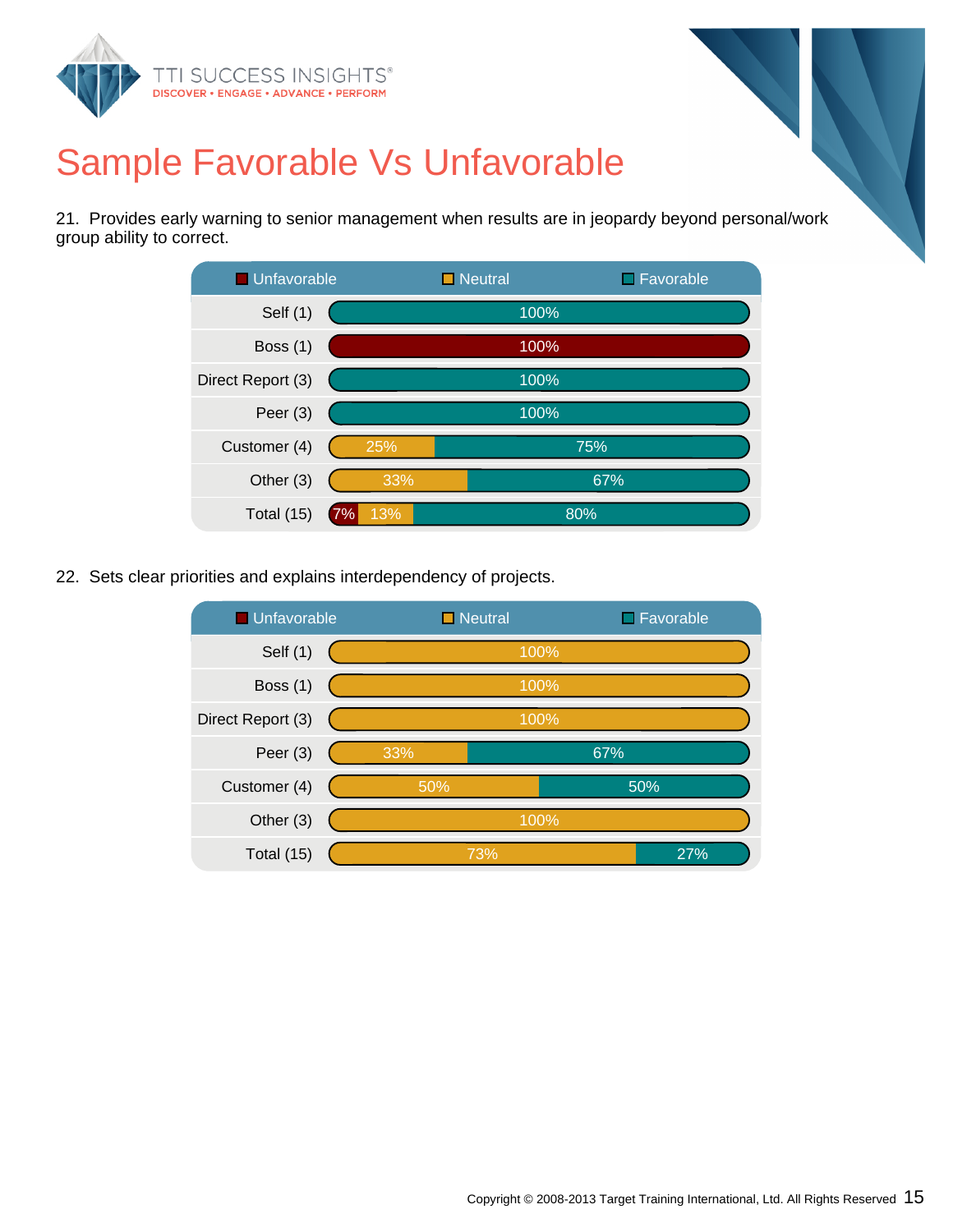

23. Sets/advises on action plans that measure drivers of results and enable prompt course correction.



24. Welcomes "bad" news as well as good.



Resilience (6 questions)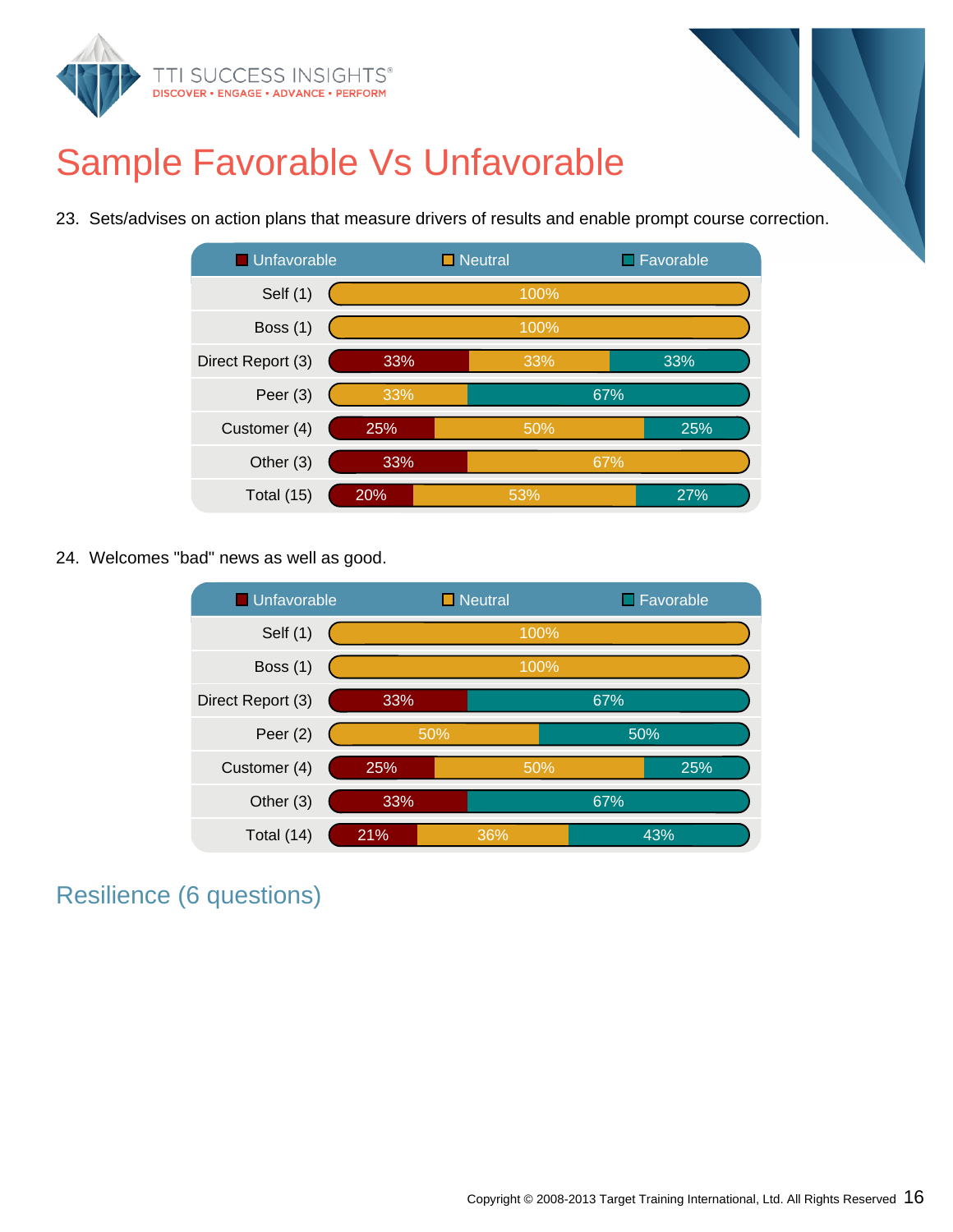

#### Summary:



25. Demonstrates flexibility when responding to uncertainty, ambiguity, and change.

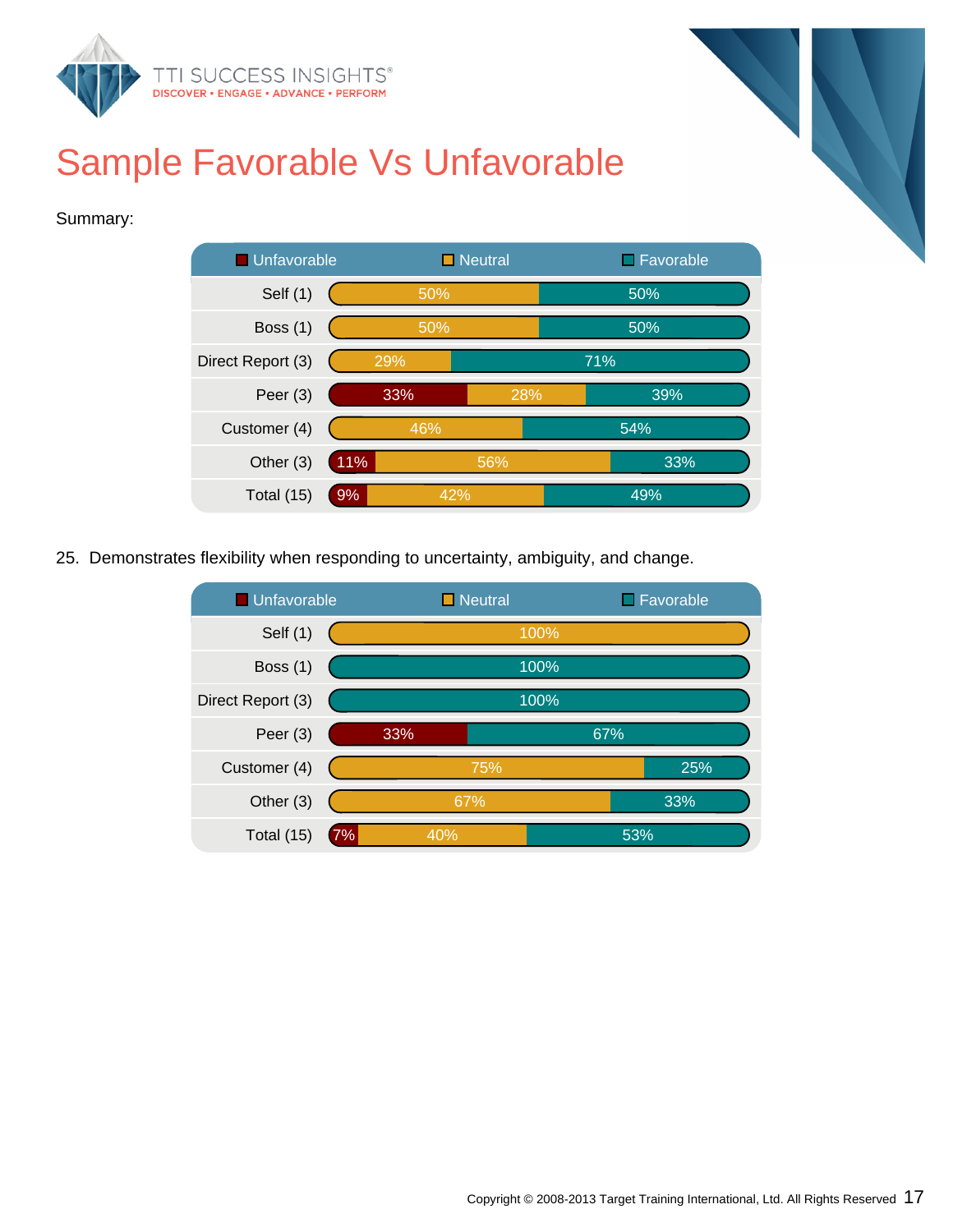





26. Develops structured or organized approaches to managing ambiguity.

27. Displays a sense of security and self-assurance.

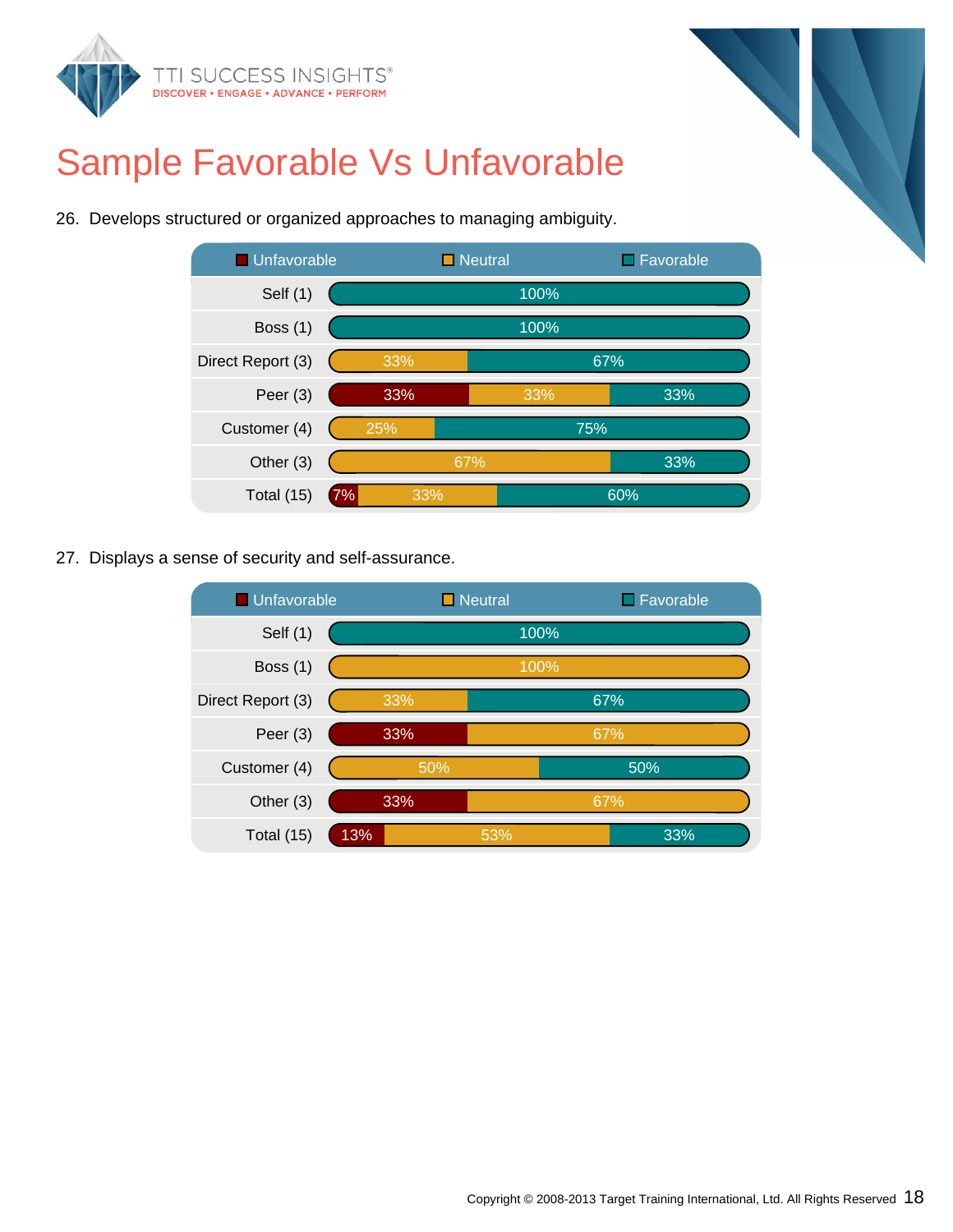



28. Has a clear vision of what he/she wants to achieve.

29. Manages change rather than fighting against it.